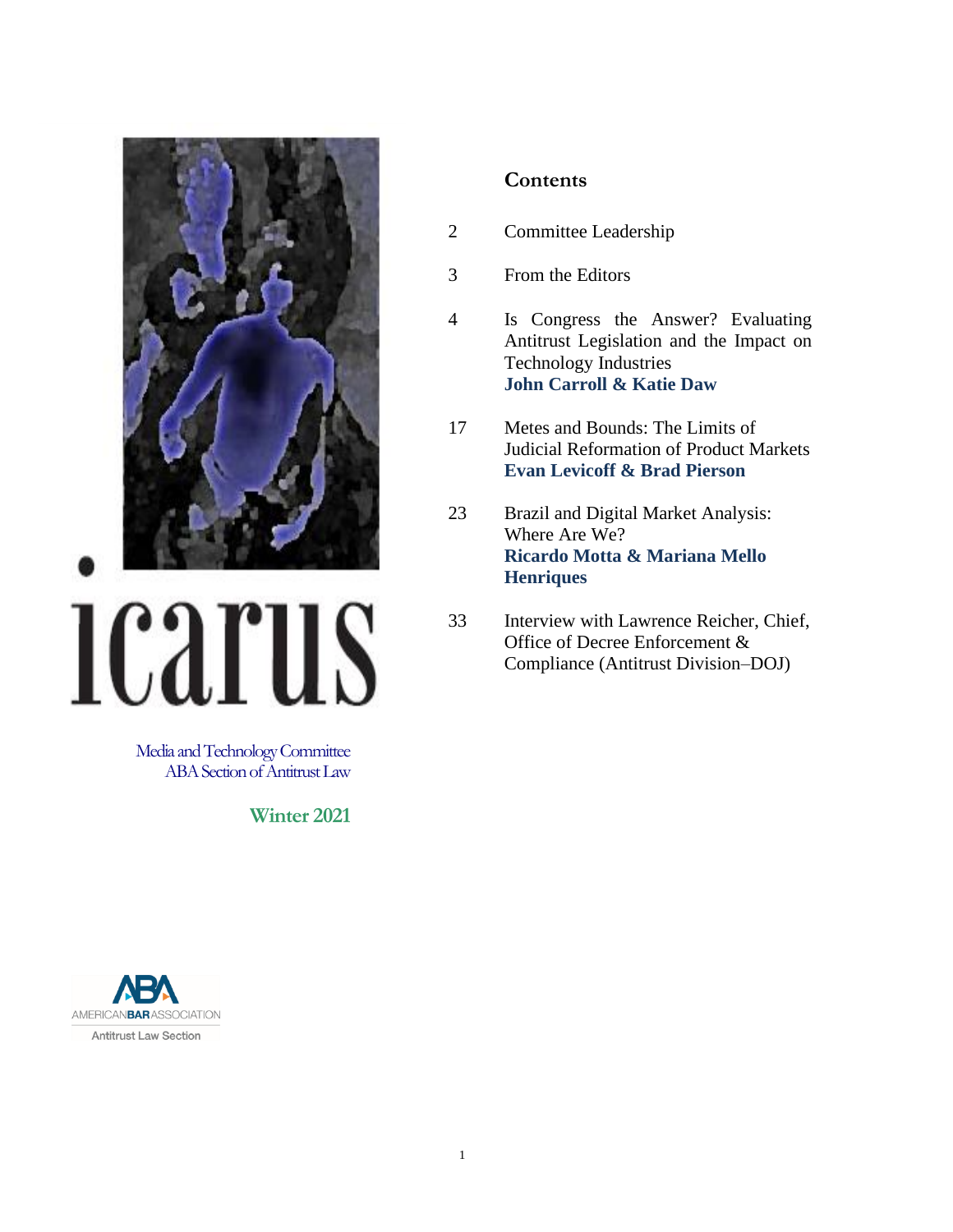### **Metes and Bounds: The Limits of Judicial Reformation of Product Markets**

Bradley Pierson and Evan Levicoff<sup>1</sup>

Courts typically reject merger challenges brought under Section 7 of the Clayton Act when the Department of Justice ("DOJ") or the Federal Trade Commission ("FTC") (collectively, the "government") fails to proffer a cognizable relevant product market. But in three recent cases, courts have considered the extent to which they may adjust the "metes and bounds"<sup>2</sup> of the government's deficient market and proceed to analyze the transaction's competitive effects in an adjusted market. Parties considering transactions with potential antitrust risk, including transactions in dynamic industries such as media and technology, should continue to monitor this issue, as product market definition in such industries can pose particularly complicated questions of fact.

## I. **Burden to Define a Cognizable Relevant Market**

Under Section 7, the government must show that the proposed transaction "will substantially lessen competition 'within the area of effective competition'"—otherwise known as a relevant market.<sup>3</sup> Thus, defining a cognizable relevant market is a "necessary predicate" to proving a Section 7 violation.<sup>4</sup> A relevant market has two parts: (i) a product market, which consists of the products and services that compete with each other, and (ii) a geographic market, which reflects the geographic area in which that competition takes place.<sup>5</sup>

Because the plaintiff "bears the burden of proof and persuasion in defining the relevant market,"<sup>6</sup> courts reject Section 7 claims when the government fails to satisfy this burden.<sup>7</sup> The same is true under Section 13(b) of the Federal Trade Commission  $Act<sup>8</sup>$  which provides the

Bradley Pierson and Evan Levicoff are associates at Skadden, Arps, Slate, Meagher & Flom, LLP, which represented Sabre in the matter of *United States v. Sabre*, and Energy Solutions in the matter of *United States v. Energy Solutions*, cases discussed in this article. The views expressed in this article are the authors' alone.

<sup>2</sup> In *Times-Picayune Pub. Co. v. United States*, the Supreme Court used the phrase "metes and bounds" in the context of defining a relevant antitrust market. 345 U.S. 594, 611 (1953). Since then, courts have used the phrase in the context of defining both product and geographic markets. While courts have explained that geographic markets are not always susceptible to precise definition by metes and bounds, *see, e.g., Curly's Dairy, Inc. v. Dairy Co-op. Ass'n*, 202 F. Supp. 481, 484 (D. Or. 1962), courts have used the phrase in the product market context with regard to the contours and participants of the relevant product market. *See, e.g.*, *Bio-Rad Labs., Inc. v. 10X Genomics, Inc.*, No. 19-cv-12533, 2020 WL 5100291, at \*9 (D. Mass. Aug. 31, 2020) (considering whether the claimant "sufficiently allege[d] the 'metes and bounds' of the market as being defined by particular technological processes"); *SmithKline Corp. v. Eli Lilly & Co.*, 427 F. Supp. 1089, 1115 (E.D. Pa. 1976) (explaining that "[a]n inquiry as to the metes and bounds of the relevant product market is necessitated by the phrase 'any part of the trade or commerce' in section two of the Sherman Act."). That is how the phrase "metes and bounds" is used here.

<sup>3</sup> *United States v. E.I. du Pont de Nemours & Co.*, 353 U.S. 586, 593 (1957).

<sup>4</sup> *Brown Shoe Co. v. United States*, 370 U.S. 294, 324 (1962).

 $5$  *See id.*<br>6 *FTC v* 

<sup>6</sup> *FTC v. Arch Coal, Inc.*, 329 F. Supp. 2d 109, 119 (D.D.C. 2004) (citation omitted).

<sup>7</sup> *See, e.g.*, *United States v. Oracle Corp.*, 331 F. Supp. 2d 1098, 1175 (N.D. Cal. 2004) (declining to enjoin proposed transaction when the DOJ "failed to meet [its] predicative burden" to "prove[] the relevant market"); *United States v. Sungard Data Sys.*, 172 F. Supp. 2d 172, 193 (D.D.C. 2001) (declining to enjoin proposed transaction because "the Court cannot accept the government's overly narrow and static definition of the product market").

<sup>8</sup> *See, e.g.*, *FTC v. Freeman Hosp.*, 69 F.3d 260, 268 n.12 (8th Cir. 1995) (explaining that it is "essential that the FTC identify a credible relevant market before a preliminary injunction may issue"); *see also FTC v. Tenet Health Care Corp.*, 186 F.3d 1045, 1051 (8th Cir. 1999).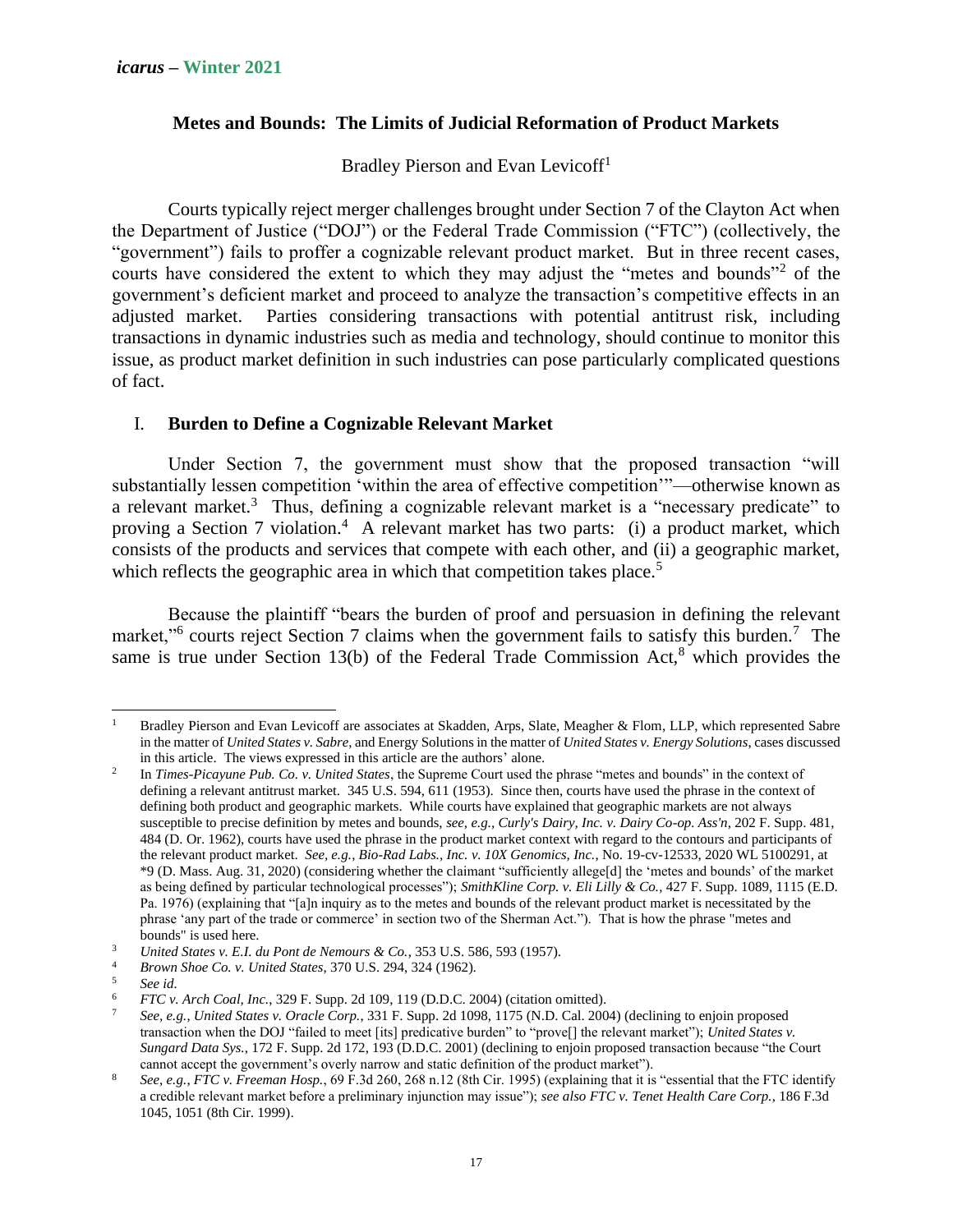standard that the FTC must meet to obtain a preliminary injunction<sup>9</sup> pending an investigation of the transaction.<sup>10</sup> Indeed, without a cognizable relevant market, a court cannot evaluate how a proposed transaction may impact competition in that market. $^{11}$ 

### **II. Reformation of the Government's Deficient Product Markets**

Recently, three courts have considered the extent to which they may adjust the metes and bounds of the government's deficient market and proceed to analyze the transaction's competitive effects within an adjusted market. In both *Evonik* and *United States v. Energy Solutions, Inc.*, 12 the courts made minor adjustments to the metes and bounds of product markets actually alleged by the government and proceeded to analyze whether the proposed transactions were likely to substantially lessen competition in those alternative markets—markets to which the defendants had notice of the participants and competitive dynamics. But in *United States v. Sabre Corp.*,<sup>13</sup> the DOJ went a step further, suggesting—unsuccessfully—that even if its proffered product market was deficient, the court could find a Section 7 violation based on alleged harm to competition in an entirely new product market never alleged in the case and to which the defendants had no notice.

### *a. Evonik*

In *Evonik*, the FTC sought to preliminarily enjoin a merger between Evonik and PeroxyChem, rival producers of hydrogen peroxide, on the ground that the proposed transaction was likely to substantially lessen competition for standard, specialty, and pre-electronics grade hydrogen peroxide within the Pacific Northwest and the Southern and Central United States.<sup>14</sup> According to the FTC, these three grades of hydrogen peroxide could be aggregated into a single product market, which it called the "non-electronics hydrogen peroxide" market, because *suppliers*—not purchasers—of these products could substitute them for one another nearly universally, easily, and profitably.<sup>15</sup>

United States District Judge Timothy Kelly rejected the FTC's proposed product market, reasoning that the FTC "failed to meet its burden of showing that supply-side substitution across" standard, specialty, and pre-electronics grade hydrogen peroxide was universal, easy, or profitable.<sup>16</sup> On this basis, the defendants argued that the FTC's claim could not succeed and that the court need not analyze the case further, asserting that "[t]he FTC could have pleaded or argued

<sup>9</sup> To obtain a preliminary injunction under Section 13(b), *see* 15 U.S.C. § 53(b), the FTC must show a "reasonable probability" or "appreciable danger" that the proposed transaction may substantially lessen competition within a relevant market. *FTC v. RAG-Stiftung*, 436 F. Supp. 3d 278, 290 (D.D.C. 2020) (citation omitted) ("*Evonik*").

<sup>10</sup> In *FTC v. Whole Foods Market*, D.C. Circuit Judge Janice Rogers Brown suggested that because the FTC "might need to seek such relief [under Section 13(b)] before it has settled on the scope of the . . . markets implicated by a merger," the FTC's claim at this preliminary stage "will not depend, in every case, on a threshold matter of market definition." 548 F.3d 1028, 1036-37 (D.C. Cir. 2008) (Brown, J. concurring). But more recently, the FTC, such as in *Evonik* discussed more fully below, has appeared to accept that it must define a cognizable relevant market to obtain a preliminary injunction under Section 13(b), bringing Section 13(b) litigation in closer conformance with litigation on the merits under Section 7.

<sup>11</sup> *See FTC v. Penn State Hershey Med. Ctr.*, 838 F.3d 327, 338 (3d Cir. 2016) ("'Without a well-defined relevant market,' an examination of the merger's competitive effects would be 'without context or meaning.'" (quoting *Freeman Hosp.*, 69 F.3d at 268).

<sup>12</sup> 265 F. Supp. 3d 415 (D. Del. 2017) ("*Energy Solutions*").

<sup>13</sup> 452 F. Supp. 3d 97 (D. Del. 2020) ("*Sabre*").

<sup>&</sup>lt;sup>14</sup> *See Evonik*, 436 F. Supp. 3d at 292.<br><sup>15</sup> Sec id. at 202, 204, 90

<sup>&</sup>lt;sup>15</sup> *See id.* at 292, 294-99.

<sup>16</sup> *Id.* at 294.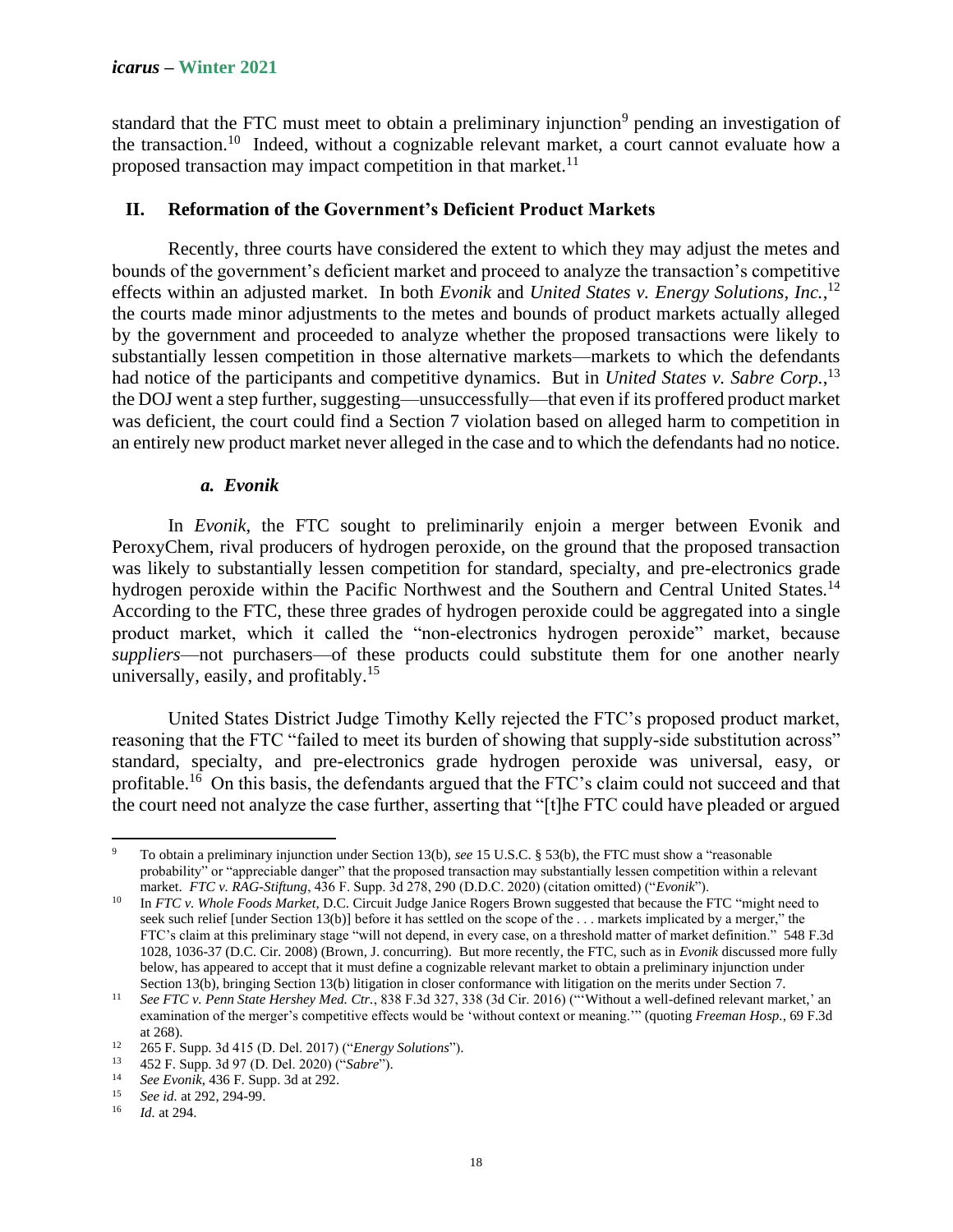alternative markets . . . but it did not," and that "'it's not the Court's job to go around and try to find that correct market.""<sup>17</sup>

Although Judge Kelly stated that this argument was "not without support," and the FTC conceded that it bore "the burden to prove a relevant product market when it seeks a preliminary injunction,"<sup>18</sup> Judge Kelly held that the FTC's failure to define a cognizable product market did not necessarily defeat its claim based on the record in that case.<sup>19</sup> Judge Kelly stated that even if "the relevant product market is not 'as broad[] as the Government chooses to define it,' the record may still contain evidence of an alternative relevant product market in which to analyze the merger's competitive effects."<sup>20</sup> To support this conclusion, Judge Kelly cited Justice Harlan's concurrence in *Brown Shoe*, which stated that "[t]he duty rests with the District Court . . . to determine what is the appropriate market on an appraisal of the relevant economic considerations."<sup>21</sup>

In Judge Kelly's view, the record contained sufficient evidence to permit him to consider two narrower markets: (i) standard grade hydrogen peroxide; and (ii) hydrogen peroxide formulated for specific end uses, both of which were contained within the aggregated "nonelectronics" hydrogen peroxide market that the FTC alleged in its complaint.<sup>22</sup> But after adjusting the metes and bounds of the FTC's proffered product market and considering the evidence in these two narrower markets, Judge Kelly found only one of the two narrower markets to be a cognizable relevant product market.<sup>23</sup> And even so, Judge Kelly held that the FTC failed to proffer a cognizable geographic market to correspond to that product market, thereby defeating the FTC's claim.<sup>24</sup>

### **b.** *Energy Solutions*

In *Energy Solutions*, the DOJ sought to enjoin Energy Solutions, a waste-management services provider for generators of nuclear waste, from acquiring Waste Control Specialists LLC, an operator of radioactive waste disposal facilities.<sup>25</sup> The DOJ alleged that the proposed transaction would substantially lessen competition for disposal of low-level radioactive waste ("LLRW") in four relevant product markets: operational and decommissioning markets for higher-activity LLRW, and operational and decommissioning markets for lower-activity LLRW.<sup>26</sup>

<sup>17</sup> *Id.* at 299-300 (quoting Mahr Hrg. Tr. at 2402:8-13).

<sup>&</sup>lt;sup>18</sup> *Id.* at 300. Thus, the FTC did not contend that it could succeed under the Section 13(b) preliminary injunction standard without a threshold showing as to market definition. *See Whole Foods Mkt., Inc.*, 548 F.3d at 1036-37 (Brown, J. concurring). Indeed, Judge Kelly acknowledged Judge Brown's *Whole Foods* concurrence, noting that Judge Brown has "gone so far as to suggest that a plaintiff 'may' prove a Section 7 violation even *without* meeting its prima facie burden to 'defin[e] a market and show[] undue concentration in that market." *Evonik*, 436 F. Supp. 3d at 311 n.27. In doing so, Judge Kelly reiterated that "[t]he FTC's threshold failure to define a relevant market hamstrings its ability to show (and the Court's ability to evaluate) a likely and substantial lessening of competition." *Id.*

<sup>19</sup> *See Evonik*, 436 F.3d at 300.

 $\frac{20}{21}$  *Id.* 

<sup>21</sup> *Id.* (quoting *Brown Shoe*, 370 U.S. at 368).

<sup>22</sup> *See id.* at 300.

<sup>23</sup> *See id.* at 303.

<sup>&</sup>lt;sup>24</sup> *See id.* at 309, 311.

<sup>&</sup>lt;sup>25</sup> *See* 265 F. Supp. 3d at 421.

*Id.* at 436.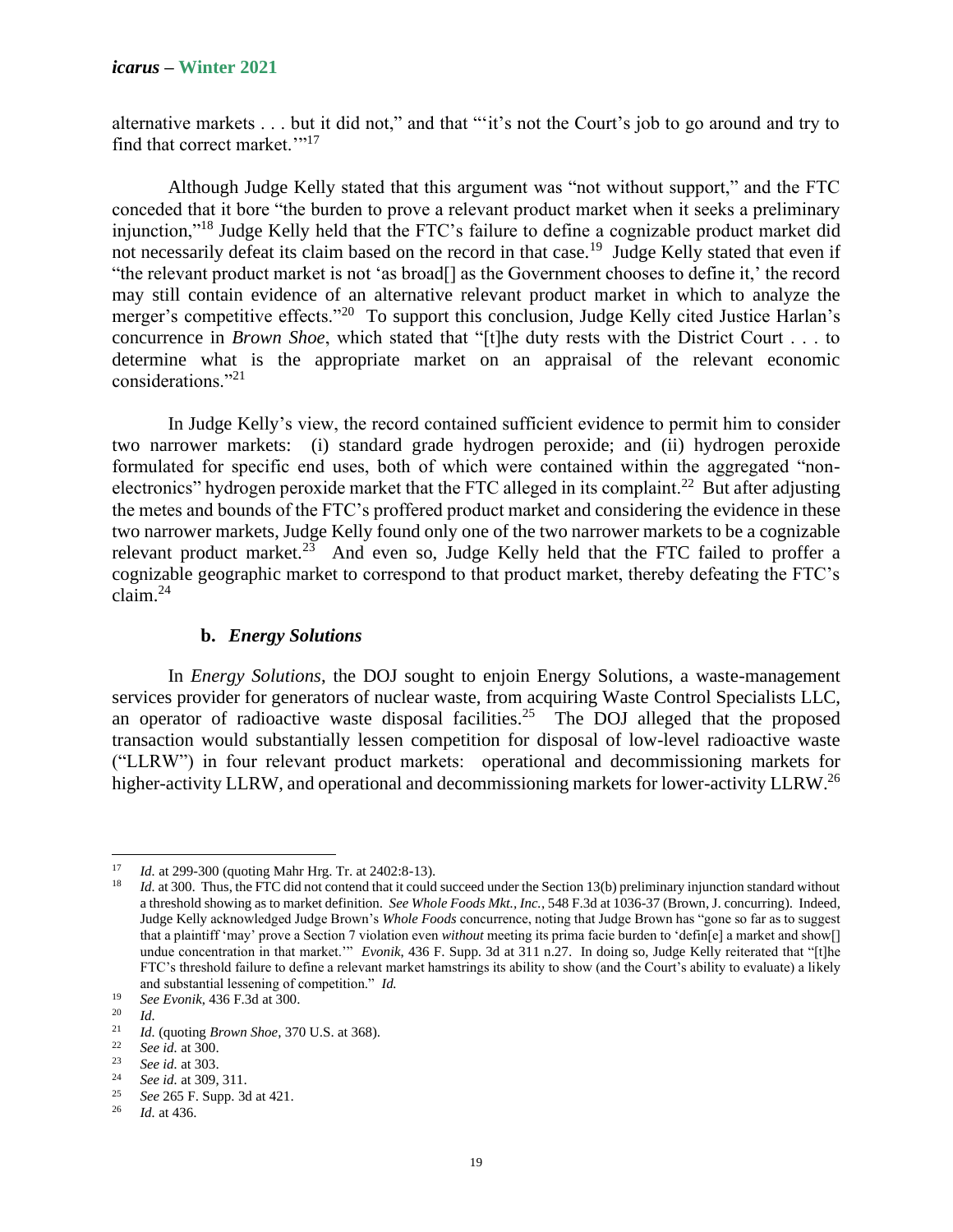In reviewing the evidence, United States District Judge Sue Robinson determined that while "[t]here are some differences between decommissioning and operational waste"—including how companies bid for the disposal and the waste volumes generated—those distinctions did "not warrant treating them as separate markets, because the disposal options are essentially the same."<sup>27</sup> Accordingly, while Judge Robinson agreed with the general contours of the markets that the DOJ alleged, she rejected the DOJ's proposed sub-segmentation of the markets.<sup>28</sup> But like in *Evonik*, Judge Robinson stated that her "decision to not further sub-divide the markets" alleged "d[id] not end the analysis, as the government ha[d] produced sufficient evidence establishing" the existence of alternative relevant product markets.<sup>29</sup> And as in *Evonik*, Judge Robinson found those alternative markets by merely adjusting the metes and bounds of the four product markets that the DOJ alleged in its complaint, reasoning that the evidence supported two combined markets for higher-activity and lower-activity LLRW rather than four subdivided ones.<sup>30</sup> Because Judge Robinson ultimately found that the DOJ established that the transaction was substantially likely to lessen competition in these combined markets, she enjoined it under Section 7.<sup>31</sup>

### *c. Sabre*

In *Sabre*, the DOJ sought to enjoin Sabre, a supplier of global airline distribution system services used to connect large numbers of travel suppliers to a large number of travel agencies, from acquiring Farelogix, which provides airlines with IT solutions that facilitate airlines in distributing content (e.g., tickets and ancillary products and services) to customers.<sup>32</sup> The DOJ alleged that Sabre's proposed acquisition of Farelogix would substantially lessen competition in a product market for "booking services" sold to travel agents, while the defendants argued, among other things, that "booking services" was not a cognizable relevant product market because—even assuming that the parties were horizontal competitors, as the DOJ contended—"booking services" was not an economically significant, standalone product that either company actually sold.<sup>33</sup> Agreeing with defendants, United States District Judge Leonard Stark held that the DOJ failed to meet its burden to prove a cognizable relevant product market because, among many other dispositive reasons, the DOJ's "booking services" market did "not accurately correspond to what actually is transacted in a market relevant to the proposed transaction."34

Nevertheless, the DOJ argued that even if its "booking services" market was deficient, "[t]he Court [wa]s not limited to considering the markets that the Government alleged."<sup>35</sup> Indeed, the DOJ argued that the court could find a Section 7 violation "if the Court f[ou]nd[] harm in *any*  relevant market based on the evidence presented," suggesting that the court could adjust a deficient product market beyond mere metes and bounds and, instead, fashion an entirely new market to which defendants (unlike the defendants in *Evonik* and *Energy Solutions*) had no notice.<sup>36</sup> Rejecting this argument, Judge Stark reasoned that "it would be wrong for the Court to . . .

 $\frac{27}{28}$  *Id.* at 436-37.

 $rac{28}{29}$  *Id.* 

 $\frac{29}{30}$  *Id.* at 437.

 $30$  *See id.* at 436.<br> $31$  *See id.* at 446

 $\frac{31}{32}$  *See id.* at 446.

<sup>32</sup> *Sabre*, 452 F. Supp. 3d at 109, 113.

<sup>33</sup> *See, e.g.*, *id.* at 140.

 $\frac{34}{35}$  *Id.* at 139.

 $\frac{35}{36}$  *Id.* at 142 n.20.

Id. (emphasis added).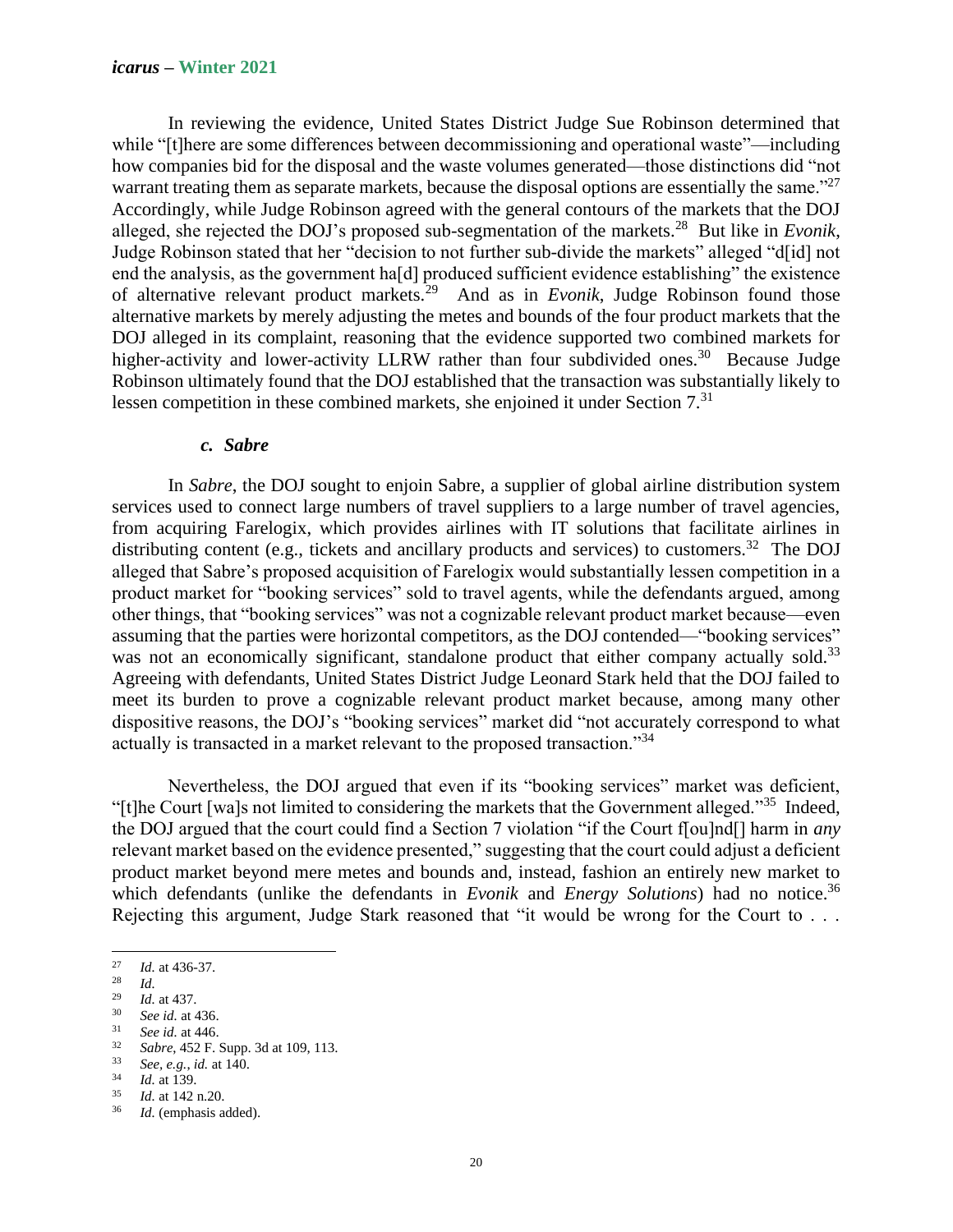'unilaterally change the defective market allegations . . . to save [Plaintiff's] case' under the circumstances here, which include that both parties (and the Court) have already devoted enormous resources to the case the government chose to bring."<sup>37</sup> Judge Stark found further support in prior Sherman Act cases<sup>38</sup> in which courts prohibited plaintiffs from changing the product markets alleged in the complaint.<sup>39</sup> Given the DOJ's deficient market definition and many other evidentiary and legal failures, Judge Stark entered judgment for the defendants.<sup>40</sup>

### **III. Implications for Section 7 Defendants**

Parties considering transactions with potential antitrust risk should continue to monitor the extent to which courts find that the government may establish Section 7 claims when the government's proffered product market is deficient, particularly in light of the sweeping approach that the DOJ (unsuccessfully) urged in *Sabre*. Indeed, this issue may be particularly relevant to transactions in dynamic industries such as media and technology.

Specifically, cases in such industries may be particularly ripe for the government to suggest that if its proffered market is deficient, the court should nonetheless find a new, unpled product market in which to consider the transaction's competitive effects. That is because defining a cognizable product market requires a "fact-intensive inquiry" based on "the actual dynamics of the market rather than a rote application of any formula,<sup>341</sup> and in challenging transactions in technological and innovative industries, the government has faced difficulty in showing that its proffered product markets are factually correct.

For example, in *Oracle*, the district court denied the DOJ's attempt to enjoin a proposed merger of two software manufacturers, reasoning that the "equivocal and vague evidence presented" did not support the DOJ's proposed product market of certain high-function software, which did not correspond to commercial realities of how the products at issue were bought and sold and wrongly excluded other products from the proposed relevant market.<sup>42</sup> Similarly, in *Sungard*, the district court denied the DOJ's attempt to enjoin SunGard, a supplier of information technology, from acquiring another supplier of computer services, reasoning that because of "the rapidly evolving computer technology, the Court cannot accept the government's overly narrow

 $rac{37}{38}$  *Id.* 

<sup>38</sup> As Judge Stark noted, "there is no meaningful distinction between Section 1 Sherman Act claims and a Section 7 Clayton Act merger challenge" for purposes of analyzing relevant markets. *Id.* at 137-38 n.15 (citing cases establishing that the same market definition principles apply under both the Sherman Act and Section 7).

<sup>39</sup> *See id.* at 142 n.20 (citing D.I. 235 at 18-20.) Those cases included: *Continental Trend Resources v. OXY USA Inc.*, 44 F.3d 1465, 1481 n.19 (10th Cir. 1995), *vacated on other grounds*, 517 U.S. 1216 (1996) (affirming the district court's finding that the plaintiffs were "saddled with their Complaint as filed in this Court" when they "later attempted to redefine the relevant market"); *Pastore v. Bell Tel. Co. of Pa.*, 24 F.3d 508, 512-13 n.5 (3d Cir. 1994) ("hold[ing] plaintiffs to their own contention" regarding the relevant market); *Monsanto Co. v. Scruggs*, 342 F. Supp. 2d 568, 582, 584 (N.D. Miss. 2004) ("refusing to countenance" the claimants' attempt to "alter their proposed market definitions" when they "[n]ever sought leave to amend their pleadings"); *W. Parcel Exp. v. United Parcel Serv. of Am., Inc.*, 65 F. Supp. 2d 1052, 1059 (N.D. Cal. 1998) (explaining that "[Plaintiff's] efforts to redefine and narrow its alleged relevant market" from the market alleged in its complaint "may be procedurally improper").

<sup>40</sup> Because the parties in *Sabre* ultimately abandoned the proposed transaction, on appeal, the Third Circuit held that the dispute was moot, and thus vacated the district court's decision. *See* 2020 WL 4915824, at \*1 (3d Cir. July 20, 2020). But in doing so, the Third Circuit stated that its decision "should not be construed as detracting from the persuasive force of the District Court's decision, should courts and litigants find its reasoning persuasive." *Id.*

<sup>41</sup> *Geneva Pharm. Tech. Corp. v. Barr Labs. Inc.*, 386 F.3d 485, 496 (2d Cir. 2004).

<sup>331</sup> F. Supp. 2d at 1158-61.